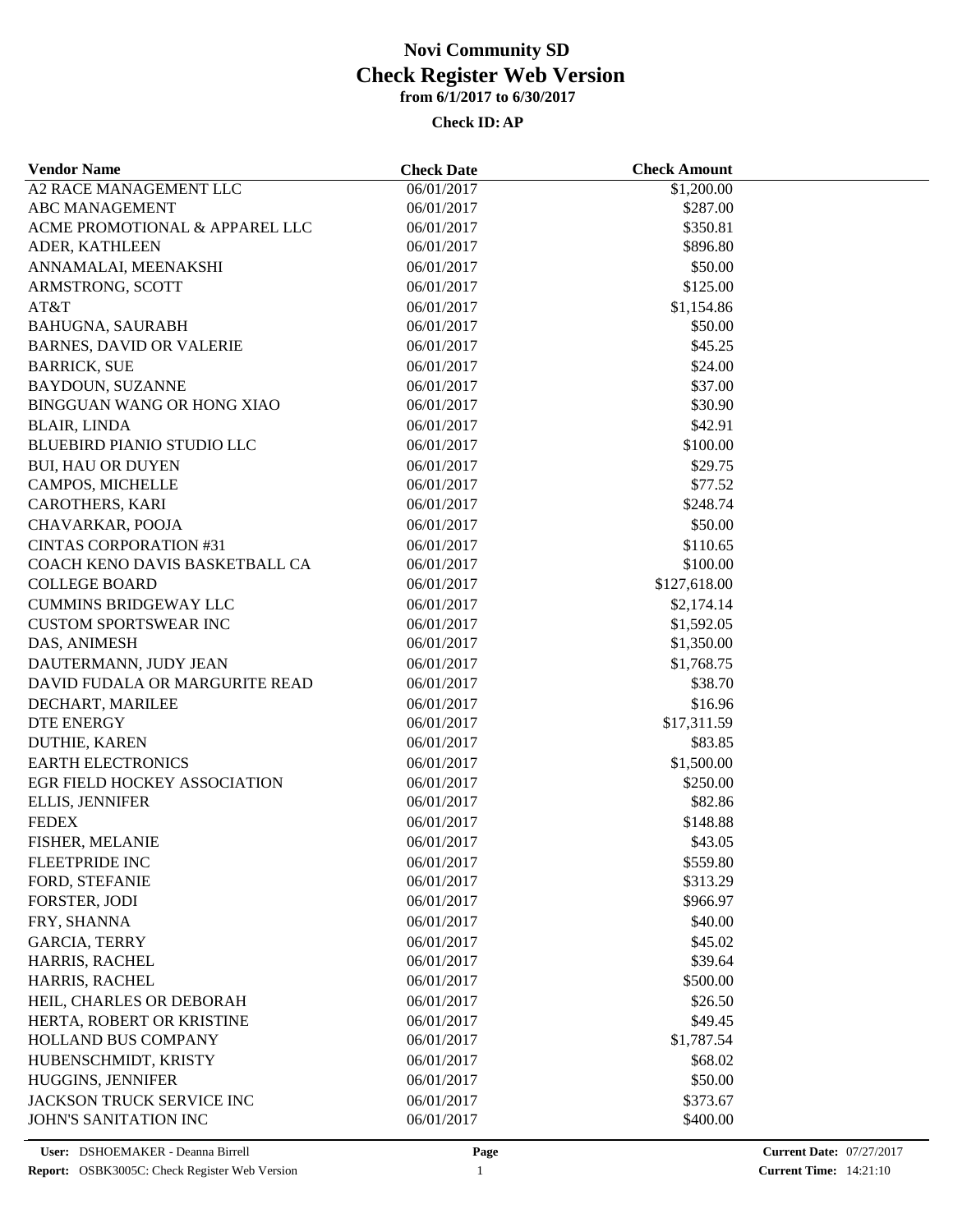| <b>Vendor Name</b>             | <b>Check Date</b> | <b>Check Amount</b> |  |
|--------------------------------|-------------------|---------------------|--|
| <b>JOHNSON, MICHELLE</b>       | 06/01/2017        | \$22.78             |  |
| KEMSKI, VICKIE                 | 06/01/2017        | \$70.30             |  |
| KLINE, RICHARD OR LAURA        | 06/01/2017        | \$35.33             |  |
| KOZLOWSKI, KIMBERLY            | 06/01/2017        | \$11.92             |  |
| LANDY, SCOTT OR CRISTI         | 06/01/2017        | \$87.37             |  |
| LATHAM, TAMMY                  | 06/01/2017        | \$30.75             |  |
| <b>LAWSON PRODUCTS INC</b>     | 06/01/2017        | \$99.41             |  |
| LEADBETTER, MARYANNE           | 06/01/2017        | \$134.30            |  |
| LETARTE, NICHOLAS              | 06/01/2017        | \$271.75            |  |
| LIFE INSURANCE COMPANY OF NORT | 06/01/2017        | \$39,602.00         |  |
| MAIDENS, NORIKO                | 06/01/2017        | \$46.50             |  |
| MALARKEY, MARIANNE             | 06/01/2017        | \$239.50            |  |
| MARDEROSIAN, MICHAEL OR SANDRA | 06/01/2017        | \$41.15             |  |
| MATEL, KEN OR JEANINE          | 06/01/2017        | \$92.05             |  |
| MATSON, MELISSA                | 06/01/2017        | \$53.90             |  |
| MICHALSKI, TOM                 | 06/01/2017        | \$250.00            |  |
| MICHOS, JENIFER                | 06/01/2017        | \$47.97             |  |
| MILOSEVICH, SOOK               | 06/01/2017        | \$403.99            |  |
| MING YU YU OR ZEFANG XU        | 06/01/2017        | \$92.70             |  |
| MURPHY, MARK OR BELINDA        | 06/01/2017        | \$71.40             |  |
| OAKLAND SCHOOLS                | 06/01/2017        | \$275.00            |  |
| PANTALONE, BREDA               | 06/01/2017        | \$180.57            |  |
| PAPPURI, ANAND                 | 06/01/2017        | \$268.38            |  |
| PATEL, SHAILEE                 | 06/01/2017        | \$199.24            |  |
| PATEL, SIMA                    | 06/01/2017        | \$48.25             |  |
| PENNYCUFF, JILL                | 06/01/2017        | \$87.90             |  |
| PENNYCUFF, LAURA               | 06/01/2017        | \$66.00             |  |
| PETTY CASH-EVOL GAZZARATO OR L | 06/01/2017        | \$600.00            |  |
| PINGEL, CINDY                  | 06/01/2017        | \$110.61            |  |
| PLANTE & MORAN CRESA LLC       | 06/01/2017        | \$178,410.40        |  |
| POHLONSKI, EMILY               | 06/01/2017        | \$149.00            |  |
| RASHID, MARY                   | 06/01/2017        | \$678.20            |  |
| REMINGTON, BARB                | 06/01/2017        | \$139.56            |  |
| RICE, LISA                     | 06/01/2017        | \$63.35             |  |
| STAMBOULIAN, PATRICIA          | 06/01/2017        | \$89.06             |  |
| STASSINOPOULOS, JACKIE         | 06/01/2017        | \$160.02            |  |
| STATE WIRE AND TERMINAL INC    | 06/01/2017        | \$190.48            |  |
| SURE RIDE TRANSPORATION LLC    | 06/01/2017        | \$6,497.50          |  |
| TEAM SPORTS INC                | 06/01/2017        | \$1,248.00          |  |
| TESORERO, KAREN                | 06/01/2017        | \$100.00            |  |
| THRUN LAW FIRM P.C.            | 06/01/2017        | \$2,934.08          |  |
| TIMMER, THOMAS                 | 06/01/2017        | \$62.18             |  |
| TRAPP, MARTIN OR ANNETTE       | 06/01/2017        | \$35.20             |  |
| TREDROC TIRE SERVICES LLC      | 06/01/2017        | \$1,028.52          |  |
| TRULY, TIM OR NANCY            | 06/01/2017        | \$30.00             |  |
| <b>UDUPA, ANU</b>              | 06/01/2017        | \$50.00             |  |
| VERITIV OPERATING COMPANY      | 06/01/2017        | \$963.20            |  |
| VOLLMER, RENEA                 | 06/01/2017        | \$250.00            |  |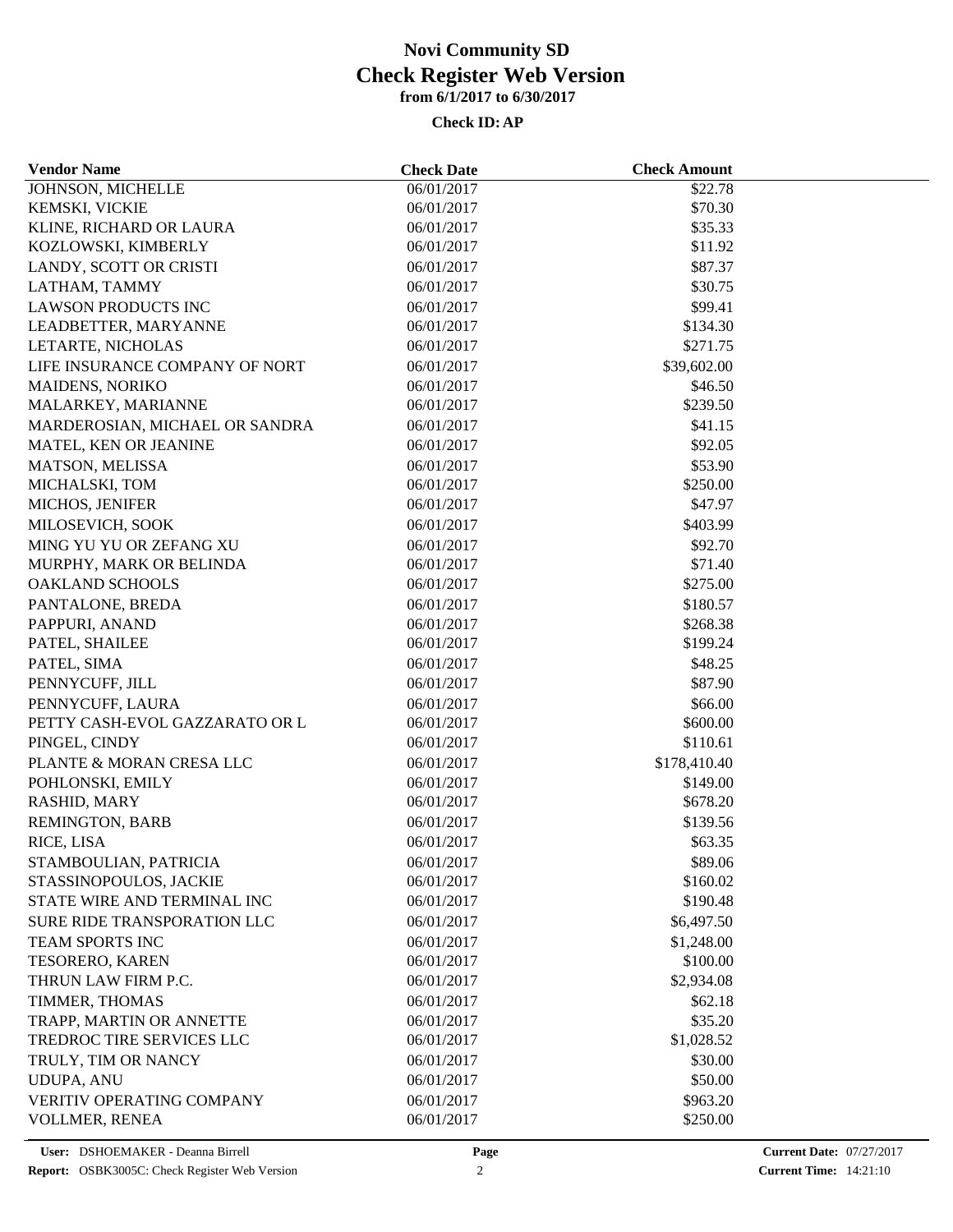| <b>Vendor Name</b>               | <b>Check Date</b> | <b>Check Amount</b> |  |
|----------------------------------|-------------------|---------------------|--|
| WARECK, MICHELE                  | 06/01/2017        | \$240.00            |  |
| WEST, KAITLYN                    | 06/01/2017        | \$341.21            |  |
| WESTERN WAYNE WOLFPACK           | 06/01/2017        | \$1,700.00          |  |
| WHEAT, MICHAEL OR ANITA          | 06/01/2017        | \$152.40            |  |
| WHITTY, KATIE                    | 06/01/2017        | \$20.00             |  |
| WILKINSON, KAREN                 | 06/01/2017        | \$103.45            |  |
| A & R REPAIRS BAKER'S KNEAD IN   | 06/08/2017        | \$656.15            |  |
| ACTON, DENISE M.                 | 06/08/2017        | \$37.50             |  |
| ANKIREDDYGARI, ANKIREDDY         | 06/08/2017        | \$26.25             |  |
| <b>ARTOME LLC</b>                | 06/08/2017        | \$2,755.00          |  |
| AVENTRIC TECHNOLOGIES LLC        | 06/08/2017        | \$300.00            |  |
| <b>BEDFORD, JULIE</b>            | 06/08/2017        | \$123.64            |  |
| BORN, ELIZABETH J.               | 06/08/2017        | \$71.16             |  |
| BOYD, GAIL A.                    | 06/08/2017        | \$75.00             |  |
| <b>BROOKES BUNCH</b>             | 06/08/2017        | \$52.50             |  |
| CITY OF NOVI TREASURER'S OFFIC   | 06/08/2017        | \$50,141.90         |  |
| <b>COACH'S ICE CREAM</b>         | 06/08/2017        | \$225.00            |  |
| <b>CUSTOM SPORTSWEAR INC</b>     | 06/08/2017        | \$2,759.85          |  |
| DARWAK, ALISON                   | 06/08/2017        | \$334.99            |  |
| DEHNE, ANNE                      | 06/08/2017        | \$130.95            |  |
| DIRECT ENERGY BUSINESS INC       | 06/08/2017        | \$64,190.36         |  |
| DOUGHERTY, JACOB MICHAEL         | 06/08/2017        | \$500.00            |  |
| <b>DTE ENERGY</b>                | 06/08/2017        | \$13,144.74         |  |
| <b>ENVIRO-CLEAN SERVICES INC</b> | 06/08/2017        | \$152,598.91        |  |
| <b>EVER KOLD REFRIGERATION</b>   | 06/08/2017        | \$2,171.00          |  |
| FISCHER, KRISTINA                | 06/08/2017        | \$97.36             |  |
| FOUNDATIONS OF CREATIVE VISION   | 06/08/2017        | \$684.00            |  |
| <b>GIBSON, JENNIFER</b>          | 06/08/2017        | \$290.00            |  |
| <b>GRIESINGER, SHERRY</b>        | 06/08/2017        | \$70.98             |  |
| HARBAR, ERIN                     | 06/08/2017        | \$94.77             |  |
| HARDEMAN, RHONDA                 | 06/08/2017        | \$119.73            |  |
| HEIKKILA, MICHAEL                | 06/08/2017        | \$112.65            |  |
| HTWE, KHIN                       | 06/08/2017        | \$1,295.00          |  |
| <b>JOSTENS INC</b>               | 06/08/2017        | \$376.55            |  |
| KALCZYNSKI, SARAH                | 06/08/2017        | \$171.20            |  |
| KANDAH, MELISSA                  | 06/08/2017        | \$976.98            |  |
| KAZALEH, CHARLES M.              | 06/08/2017        | \$600.00            |  |
| <b>KENNEDY, MARIE</b>            | 06/08/2017        | \$325.00            |  |
| LAPORTE, LISA                    | 06/08/2017        | \$129.21            |  |
| LEISURE UNLIMITED LLC            | 06/08/2017        | \$495.00            |  |
| LIVE SAFE ACADEMY                | 06/08/2017        | \$21.00             |  |
|                                  |                   | \$1,426.03          |  |
| LYNCH, GLENNA                    | 06/08/2017        |                     |  |
| MAD SCIENCE OF DETROIT           | 06/08/2017        | \$2,210.00          |  |
| <b>MARSHALL MUSIC</b>            | 06/08/2017        | \$250.00            |  |
| MATHESON TRI-GAS INC             | 06/08/2017        | \$635.56            |  |
| MCKAIG, HEATHER                  | 06/08/2017        | \$102.00            |  |
| MERVAK, ROBERT B.                | 06/08/2017        | \$400.00            |  |
| MICHIGAN ASSOCIATION COMMUNITY   | 06/08/2017        | \$100.00            |  |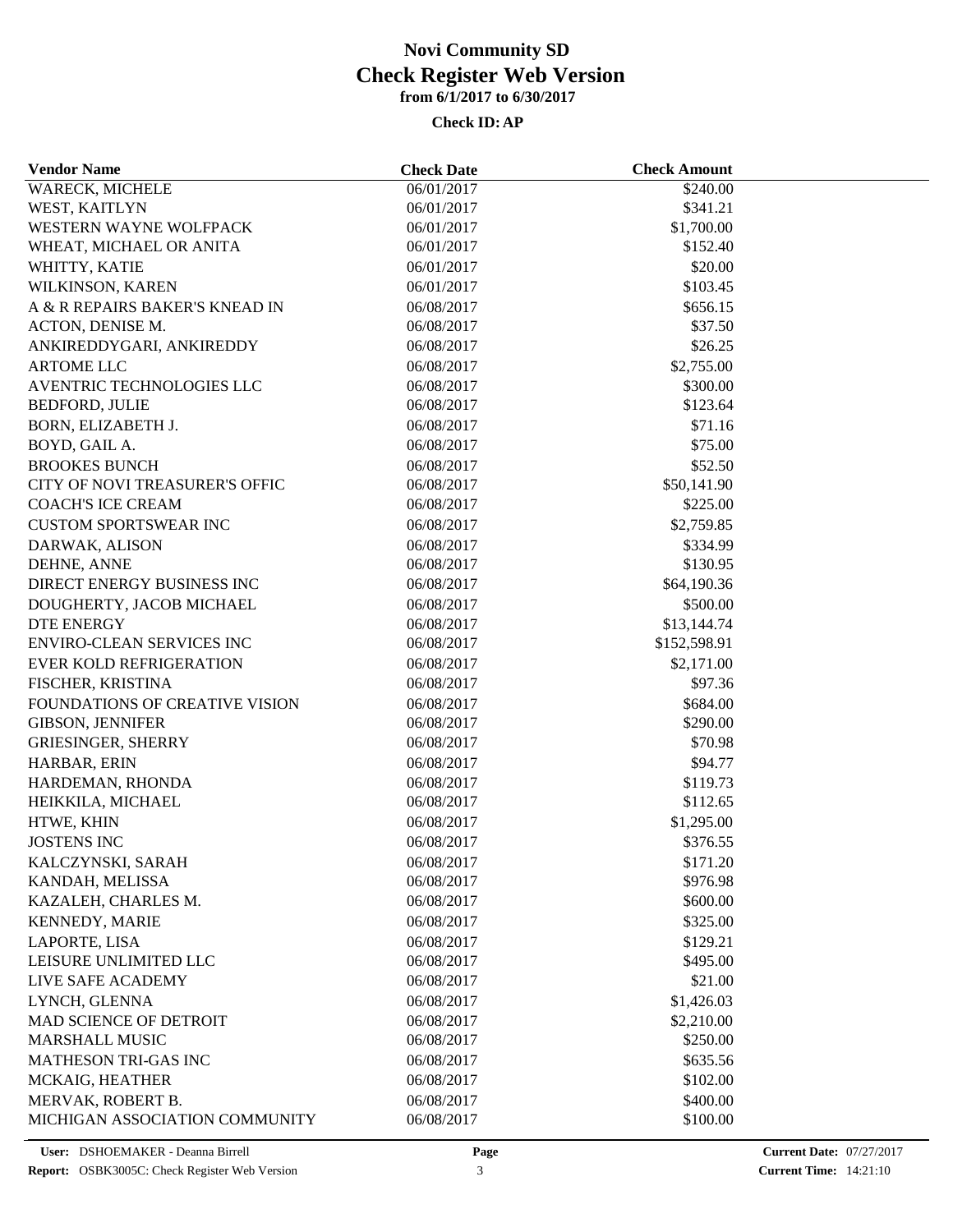| <b>Vendor Name</b>             | <b>Check Date</b> | <b>Check Amount</b> |  |
|--------------------------------|-------------------|---------------------|--|
| MURPHY, SHANNON                | 06/08/2017        | \$210.37            |  |
| NU WAVE AQUARIUMS LTD          | 06/08/2017        | \$79.00             |  |
| ORGANIZATION FOR BAT CONSERVAT | 06/08/2017        | \$1,320.00          |  |
| PAPER EXPRESS INC              | 06/08/2017        | \$494.00            |  |
| POHLONSKI, EMILY               | 06/08/2017        | \$143.96            |  |
| PRINTNOLOGY INC                | 06/08/2017        | \$291.30            |  |
| PROVIDENCE OCCUPATIONAL HEALTH | 06/08/2017        | \$18.00             |  |
| <b>RELIABLE DELIVERY</b>       | 06/08/2017        | \$2,062.50          |  |
| SAFEWAY SHREDDING LLC          | 06/08/2017        | \$60.00             |  |
| SEDEWITZ, JAYNE                | 06/08/2017        | \$25.00             |  |
| SEHI COMPUTER PRODUCTS         | 06/08/2017        | \$135,015.00        |  |
| <b>SME</b>                     | 06/08/2017        | \$953.75            |  |
| SOUND ENGINEERING INC          | 06/08/2017        | \$226.00            |  |
| STEEH, ROBERT J.               | 06/08/2017        | \$787.52            |  |
| STRUCTURE TEC CORPORATION      | 06/08/2017        | \$7,469.66          |  |
| TAYLOR, DANNY                  | 06/08/2017        | \$17.39             |  |
| TEAM SPORTS INC                | 06/08/2017        | \$402.00            |  |
| TOTAL PERFORMANCE TRAINING CEN | 06/08/2017        | \$1,457.50          |  |
| TW SHIRTS                      | 06/08/2017        | \$710.00            |  |
| <b>BARBARO, SARILYA</b>        | 06/08/2017        | \$360.00            |  |
| <b>BAUSS, KATHRYN</b>          | 06/08/2017        | \$75.00             |  |
| <b>BAYERL PRODUCTIONS</b>      | 06/08/2017        | \$950.00            |  |
| <b>BOHR, CHRISTOPHER</b>       | 06/08/2017        | \$200.00            |  |
| <b>BUSCEMI, LINDSEY</b>        | 06/08/2017        | \$103.13            |  |
| CHAPMAN, JAMES                 | 06/08/2017        | \$125.00            |  |
| CHEN, HUIPING                  | 06/08/2017        | \$206.01            |  |
| DELO, JASON AVERY              | 06/08/2017        | \$601.40            |  |
| FREISE, OLIVER                 | 06/08/2017        | \$50.00             |  |
| FULCHER, ROBERT STEVE          | 06/08/2017        | \$150.00            |  |
| HADLEY, SHANNON                | 06/08/2017        | \$75.00             |  |
| HARRIS, DEBRA ANN              | 06/08/2017        | \$500.00            |  |
| HOCKING, MARY                  | 06/08/2017        | \$60.00             |  |
| HOLLOBAUGH, JEFFREY P.         | 06/08/2017        | \$125.00            |  |
| KEENEY, DENNIS J.              | 06/08/2017        | \$150.00            |  |
| KELP, WILLIAM                  | 06/08/2017        | \$75.00             |  |
| KETELHUT, LYNN A.              | 06/08/2017        | \$150.00            |  |
| KOWALCZYK, KERRY               | 06/08/2017        | \$239.35            |  |
| KUTCHEY, DALE A.               | 06/08/2017        | \$150.00            |  |
| KWASNIEWICZ, SUZANNE           | 06/08/2017        | \$79.96             |  |
| <b>LAB-AIDS INC</b>            | 06/08/2017        | \$107,520.40        |  |
| LANDY, CRISTI                  | 06/08/2017        | \$45.20             |  |
| LEE, TAE                       | 06/08/2017        | \$575.00            |  |
| LINDSEY, KATHRYN               | 06/08/2017        | \$1,882.88          |  |
| MALCZEWSKI, DIANA              | 06/08/2017        | \$16.00             |  |
| MARSZALEK, JIM                 | 06/08/2017        | \$115.00            |  |
| MCHALE, ANDREA                 | 06/08/2017        | \$99.63             |  |
| MEADOWBROOK ART CENTER         | 06/08/2017        | \$414.00            |  |
| METRO ATHLETIC OFFICIALS ASSOC | 06/08/2017        | \$650.00            |  |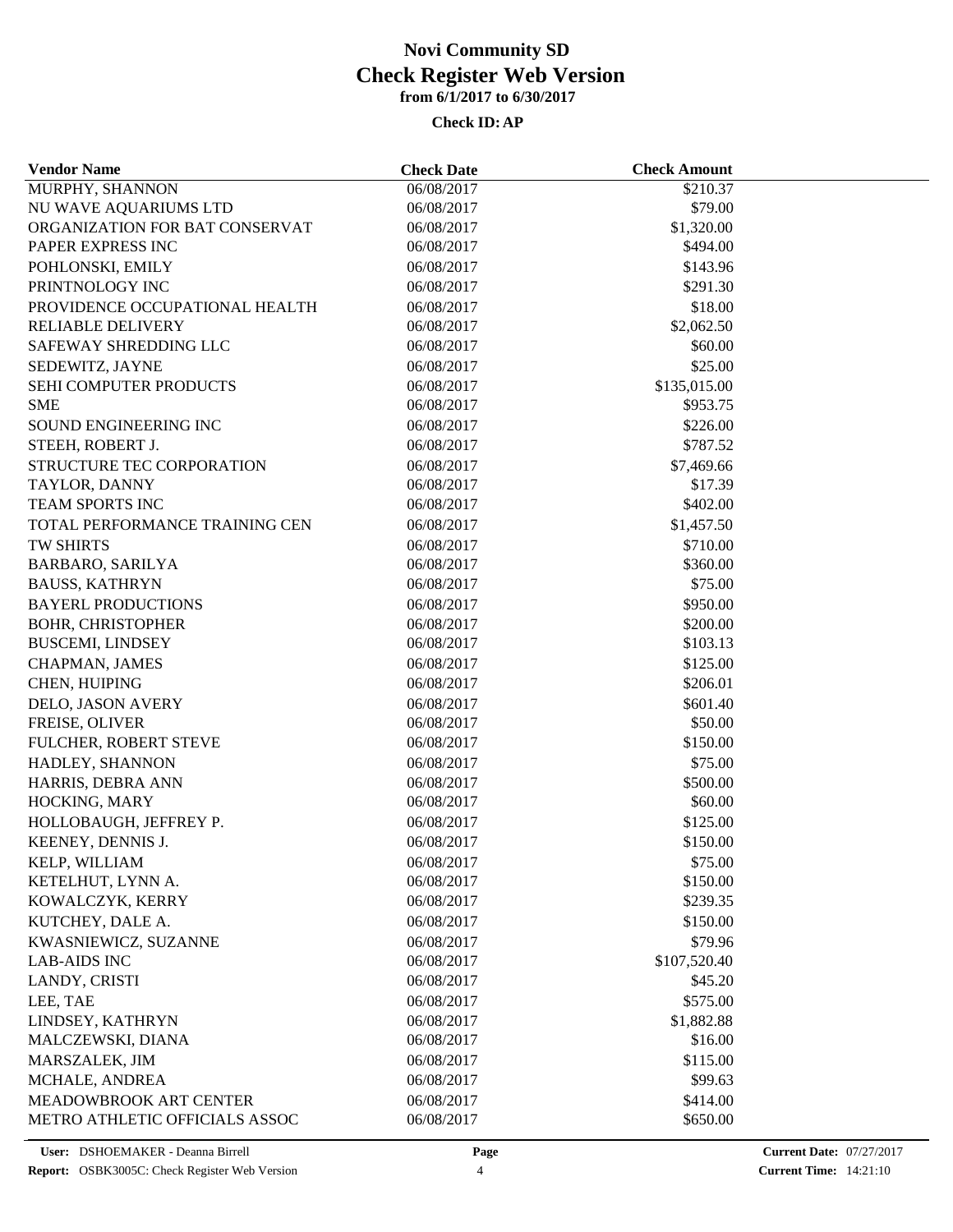| <b>Vendor Name</b>                    | <b>Check Date</b>        | <b>Check Amount</b> |  |
|---------------------------------------|--------------------------|---------------------|--|
| MICHIGAN STATE UNIVERSITY             | 06/08/2017               | \$1,050.00          |  |
| MIDWEST GOLF & TURF COMPANY           | 06/08/2017               | \$959.42            |  |
| MOISEEFF, AUDREY                      | 06/08/2017               | \$782.40            |  |
| MURRAY, JAMES G.                      | 06/08/2017               | \$150.00            |  |
| PRAHLAD, SAMPATH                      | 06/08/2017               | \$757.61            |  |
| PRINTNOLOGY INC                       | 06/08/2017               | \$646.00            |  |
| REID, MARSHA                          | 06/08/2017               | \$331.89            |  |
| <b>SCHILLING, HEATHER</b>             | 06/08/2017               | \$175.00            |  |
| SCHOOLPICTURES.COM                    | 06/08/2017               | \$9,243.24          |  |
| <b>SERVICE SPORTS</b>                 | 06/08/2017               | \$210.00            |  |
| SHAH, KAMLESH                         | 06/08/2017               | \$50.00             |  |
| TANNER, STACY                         | 06/08/2017               | \$65.93             |  |
| TAYLOR, DANNY                         | 06/08/2017               | \$30.43             |  |
| VILLAGE TROPHY SHOP INC.              | 06/08/2017               | \$630.00            |  |
| <b>CHAPTER 13 TRUSTEE</b>             | 06/09/2017               | \$264.60            |  |
| <b>MEFSA</b>                          | 06/09/2017               | \$126.20            |  |
| <b>MISDU</b>                          | 06/09/2017               | \$2,241.34          |  |
| PENNSYLVANIA HIGHER ED ASSISTA        | 06/09/2017               | \$247.20            |  |
| U.S. DEPARTMENT OF EDUCATION          | 06/09/2017               | \$410.23            |  |
| A & R REPAIRS BAKER'S KNEAD IN        | 06/14/2017               | \$275.55            |  |
| AEO LEADERSHIP LLC                    | 06/14/2017               | \$2,000.00          |  |
| ANDERSON, JOHN D.                     | 06/14/2017               | \$332.42            |  |
| ARNOLD JR, ROSS W.                    | 06/14/2017               | \$125.00            |  |
| AT&T                                  | 06/14/2017               | \$2,441.02          |  |
| <b>AT&amp;T MOBILITY</b>              | 06/14/2017               | \$901.79            |  |
| ATIA-AHRENS, CONNIE                   | 06/14/2017               | \$25.37             |  |
| AVENTRIC TECHNOLOGIES LLC             | 06/14/2017               | \$3,885.00          |  |
| <b>BAKER'S OF MILFORD</b>             | 06/14/2017               | \$1,775.60          |  |
| <b>BARR, STEVEN</b>                   | 06/14/2017               | \$914.53            |  |
| <b>BASKETBALL COACHES ASSOCIATION</b> | 06/14/2017               | \$80.00             |  |
| BLOOM, DAVID                          | 06/14/2017               | \$653.92            |  |
| BROWN, YOLANDA                        | 06/14/2017               | \$156.18            |  |
| <b>BURG, ALLISON</b>                  | 06/14/2017               | \$105.30            |  |
| <b>CHARTWELLS DINING SERVICES</b>     | 06/14/2017               | \$192,485.05        |  |
| CITY OF NOVI WATER & SEWER DEP        | 06/14/2017               | \$5,130.20          |  |
| CORONA, MARCELLA                      | 06/14/2017               | \$268.00            |  |
| <b>CRANE, MARTIN</b>                  | 06/14/2017               | \$125.00            |  |
| DAVIS, TAMIA                          | 06/14/2017               | \$100.00            |  |
| DICKERSON, MORGAN                     |                          | \$100.00            |  |
| DIGITAL AGE TECHNOLOGIES INC          | 06/14/2017<br>06/14/2017 | \$2,525.15          |  |
| ERICKSON, TODD                        | 06/14/2017               | \$37.24             |  |
|                                       |                          |                     |  |
| <b>EXELON CORPORATION</b>             | 06/14/2017               | \$2,247.68          |  |
| FAN, XINJIAN                          | 06/14/2017               | \$500.00            |  |
| <b>FILLIPPS, SHARON</b>               | 06/14/2017               | \$383.25            |  |
| FLINN SCIENTIFIC                      | 06/14/2017               | \$1,588.82          |  |
| FUNDUKIAN, JOHN M.                    | 06/14/2017               | \$150.00            |  |
| <b>GADEN, MICHAEL</b>                 | 06/14/2017               | \$83.03             |  |
| HAYWARD, CHRISTINE                    | 06/14/2017               | \$146.93            |  |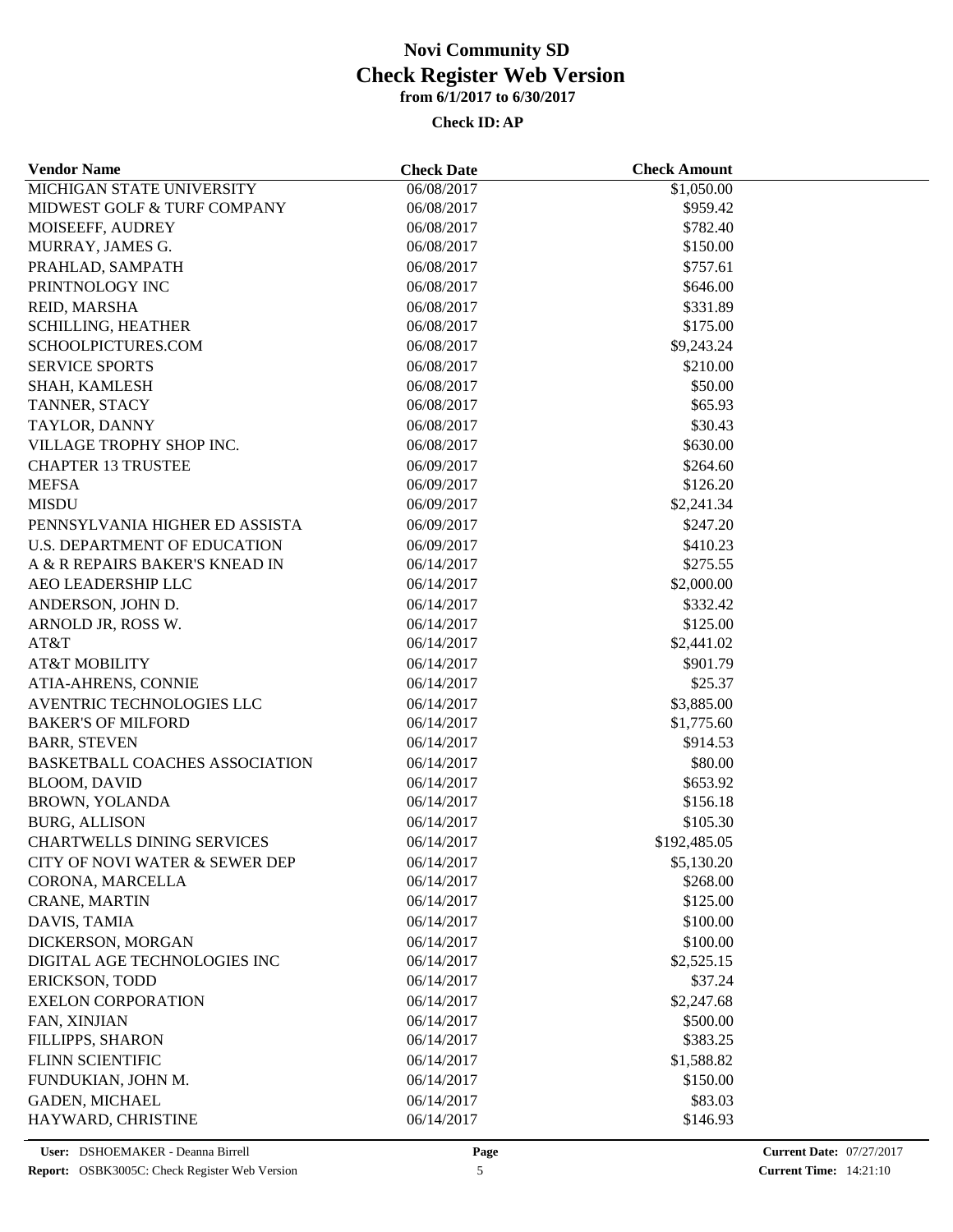| <b>Vendor Name</b>                        | <b>Check Date</b> | <b>Check Amount</b> |  |
|-------------------------------------------|-------------------|---------------------|--|
| <b>HERFF JONES INC</b>                    | 06/14/2017        | \$243.41            |  |
| HOLLY, SHEILA                             | 06/14/2017        | \$154.97            |  |
| KENSINGTON VALLEY SPORTS LLC              | 06/14/2017        | \$55.00             |  |
| KERBRAT, JENNIFER                         | 06/14/2017        | \$175.49            |  |
| KIDON, COURTNEY                           | 06/14/2017        | \$150.00            |  |
| KOENIG, BERNADETTE                        | 06/14/2017        | \$75.00             |  |
| KUHN, CINDY                               | 06/14/2017        | \$178.88            |  |
| <b>LAB-AIDS INC</b>                       | 06/14/2017        | \$5,390.00          |  |
| LAUER, KELLI                              | 06/14/2017        | \$198.81            |  |
| MACKAY, TRICIA                            | 06/14/2017        | \$65.22             |  |
| MATHESON TRI-GAS INC                      | 06/14/2017        | \$2,473.39          |  |
| MCDOUGALL, BARBARA                        | 06/14/2017        | \$13.97             |  |
| MILFORD HIGH SCHOOL                       | 06/14/2017        | \$140.00            |  |
| MIRAMONTI, LOUIS W.                       | 06/14/2017        | \$150.00            |  |
| MOISEEFF, AUDREY                          | 06/14/2017        | \$15.98             |  |
| PITNEY BOWES GLOBAL FINANCIAL             | 06/14/2017        | \$720.09            |  |
| POS SYSTEMS GROUP INC                     | 06/14/2017        | \$79.00             |  |
| PREFERRED TOOL & EQUIPMENT/K-T            | 06/14/2017        | \$1,115.74          |  |
| PRESIDIO INFRASTRUCTURE SOLUTI            | 06/14/2017        | \$187,931.40        |  |
| <b>QUITIQUIT, PAM</b>                     | 06/14/2017        | \$134.34            |  |
| SAWYER, LAUREN                            | 06/14/2017        | \$69.93             |  |
| <b>SBSI SOFTWARE INC</b>                  | 06/14/2017        | \$1,632.80          |  |
| SCHOOL SPECIALTY INC                      | 06/14/2017        | \$933.99            |  |
| SCHOOLPICTURES.COM                        | 06/14/2017        | \$4,527.27          |  |
| <b>SUNTEL SERVICES</b>                    | 06/14/2017        | \$172,134.67        |  |
| SURANYI, SHEILA                           | 06/14/2017        | \$181.33            |  |
| THRUN LAW FIRM P.C.                       | 06/14/2017        | \$295.00            |  |
| TOFILSKI, WILLIAM RAYMOND                 | 06/14/2017        | \$2,280.00          |  |
| TOTAL PERFORMANCE TRAINING CEN            | 06/14/2017        | \$1,860.00          |  |
| TROOST, KIM                               | 06/14/2017        | \$94.58             |  |
| <b>VESCO OIL CORPORATION</b>              | 06/14/2017        | \$240.00            |  |
| VOLLMER, RENEA                            | 06/14/2017        | \$160.01            |  |
| WELLOCK, TRISHA                           | 06/14/2017        | \$315.79            |  |
| ZAHRADNIK, BRIDGET                        | 06/14/2017        | \$48.96             |  |
| ZEBROWSKI, LANA                           | 06/14/2017        | \$100.00            |  |
| ALLEGRA MARKETING PRINT MAIL -            | 06/16/2017        | \$5,142.20          |  |
| BENNETT, NANCY                            | 06/16/2017        | \$200.00            |  |
|                                           | 06/16/2017        | \$90.74             |  |
| <b>BIRRELL, DEANNA</b>                    |                   |                     |  |
| <b>BLOOM, JANET</b><br><b>BURRY, MATT</b> | 06/16/2017        | \$157.70<br>\$36.94 |  |
|                                           | 06/16/2017        |                     |  |
| CADENA, LYDIA                             | 06/16/2017        | \$2,060.00          |  |
| DEARBORN PUBLIC SCHOOLS                   | 06/16/2017        | \$2,102.29          |  |
| DIAL, JEANNE                              | 06/16/2017        | \$200.00            |  |
| DIATIKAR, CHRISTINE                       | 06/16/2017        | \$200.78            |  |
| FELCHER, BRIAN                            | 06/16/2017        | \$80.23             |  |
| FORKEY, LYNNE                             | 06/16/2017        | \$174.95            |  |
| HARBAR, ERIN                              | 06/16/2017        | \$592.22            |  |
| HARRIS, RACHEL                            | 06/16/2017        | \$300.00            |  |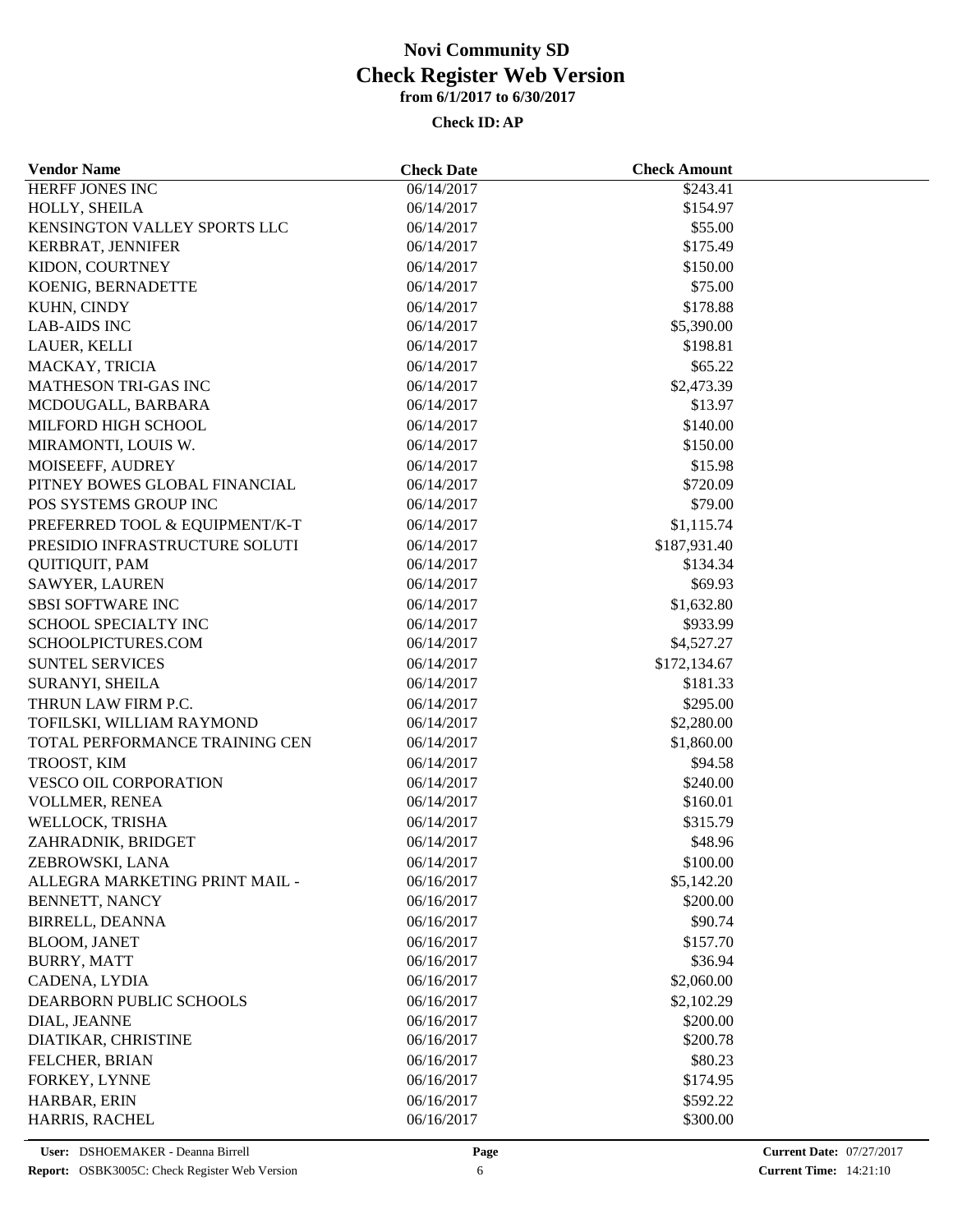| <b>Vendor Name</b>                    | <b>Check Date</b> | <b>Check Amount</b> |  |
|---------------------------------------|-------------------|---------------------|--|
| HARVEY, JENNIFER                      | 06/16/2017        | \$60.08             |  |
| HENDERSON, BETH                       | 06/16/2017        | \$132.68            |  |
| HOBRATH, SUSANNA                      | 06/16/2017        | \$76.29             |  |
| HOCKING, MARY                         | 06/16/2017        | \$352.08            |  |
| HSIEH, KEVIN                          | 06/16/2017        | \$475.00            |  |
| HUANG, CHRIS                          | 06/16/2017        | \$172.69            |  |
| <b>INTEGRATED DESIGN SOLUTIONS LL</b> | 06/16/2017        | \$10,434.00         |  |
| <b>JOSHI, RUPALI</b>                  | 06/16/2017        | \$200.00            |  |
| <b>JOSTENS INC</b>                    | 06/16/2017        | \$143.95            |  |
| KASSAB, KELSEY                        | 06/16/2017        | \$100.00            |  |
| MALBON, JOANNE M.                     | 06/16/2017        | \$192.71            |  |
| <b>MATTHEWS, STEVE</b>                | 06/16/2017        | \$1,271.02          |  |
| MAZZA, MARIA                          | 06/16/2017        | \$28.00             |  |
| MENDOZA, KAREN                        | 06/16/2017        | \$199.00            |  |
| MICHIGAN HEALTH COUNCIL               | 06/16/2017        | \$5,850.00          |  |
| MOORE, JANELLE                        | 06/16/2017        | \$179.68            |  |
| NOVI HIGH SCHOOL BAND BOOSTERS        | 06/16/2017        | \$787.50            |  |
| PAYNE, JODY                           | 06/16/2017        | \$99.87             |  |
| PLEET, JENNIFER                       | 06/16/2017        | \$31.53             |  |
| RIEHL, ALLISON                        | 06/16/2017        | \$15.00             |  |
| RODRIGUEZ, KARA                       | 06/16/2017        | \$137.67            |  |
| ROSEN, NORIKO                         | 06/16/2017        | \$746.00            |  |
| <b>SAXTON, ROBERT</b>                 | 06/16/2017        | \$60.19             |  |
| SCHOOLPICTURES.COM                    | 06/16/2017        | \$3,847.40          |  |
| SCHUMANN, RACHEL                      | 06/16/2017        | \$110.00            |  |
| ST. JOHN, KYLE                        | 06/16/2017        | \$70.74             |  |
| STASSINOPOULOS, JACKIE                | 06/16/2017        | \$107.03            |  |
| SWANSON, JEANNE                       | 06/16/2017        | \$549.00            |  |
| WASSON, JILL                          | 06/16/2017        | \$1,062.76          |  |
| YUCHUCK, KERRI                        | 06/16/2017        | \$100.00            |  |
| ZELLMAN, TIFFANY                      | 06/16/2017        | \$832.94            |  |
| MCCARTHY & SMITH INC                  | 06/19/2017        | \$245,136.11        |  |
| POS SYSTEMS GROUP INC                 | 06/19/2017        | \$5,635.00          |  |
| <b>ABC MANAGEMENT</b>                 | 06/21/2017        | \$705.00            |  |
| <b>ACCELERATEKID LLC</b>              | 06/21/2017        | \$67.50             |  |
| AHMED, AFSHAN                         | 06/21/2017        | \$25.00             |  |
| BARSZCZOWSKI, MELISSA                 | 06/21/2017        | \$152.81            |  |
| <b>BEYER, TODD</b>                    | 06/21/2017        | \$598.00            |  |
| BIRDYSHAW, DANIELLE                   | 06/21/2017        | \$284.54            |  |
| <b>BOEHM, JENNIFER</b>                | 06/21/2017        | \$320.63            |  |
| <b>BROOKES BUNCH</b>                  | 06/21/2017        | \$285.00            |  |
| BUSCHKA, CHRISTIANE                   | 06/21/2017        | \$31.75             |  |
| CAROTHERS, KARI                       | 06/21/2017        | \$100.00            |  |
| <b>CINTAS CORPORATION #31</b>         | 06/21/2017        | \$369.57            |  |
| CIOLLI, LISA                          | 06/21/2017        | \$157.50            |  |
| COURTEMANCHE, DANIELLE                | 06/21/2017        | \$33.40             |  |
| <b>CRACRAFT, LYNN</b>                 | 06/21/2017        | \$51.29             |  |
| <b>CUMMINS BRIDGEWAY LLC</b>          | 06/21/2017        | \$433.94            |  |
|                                       |                   |                     |  |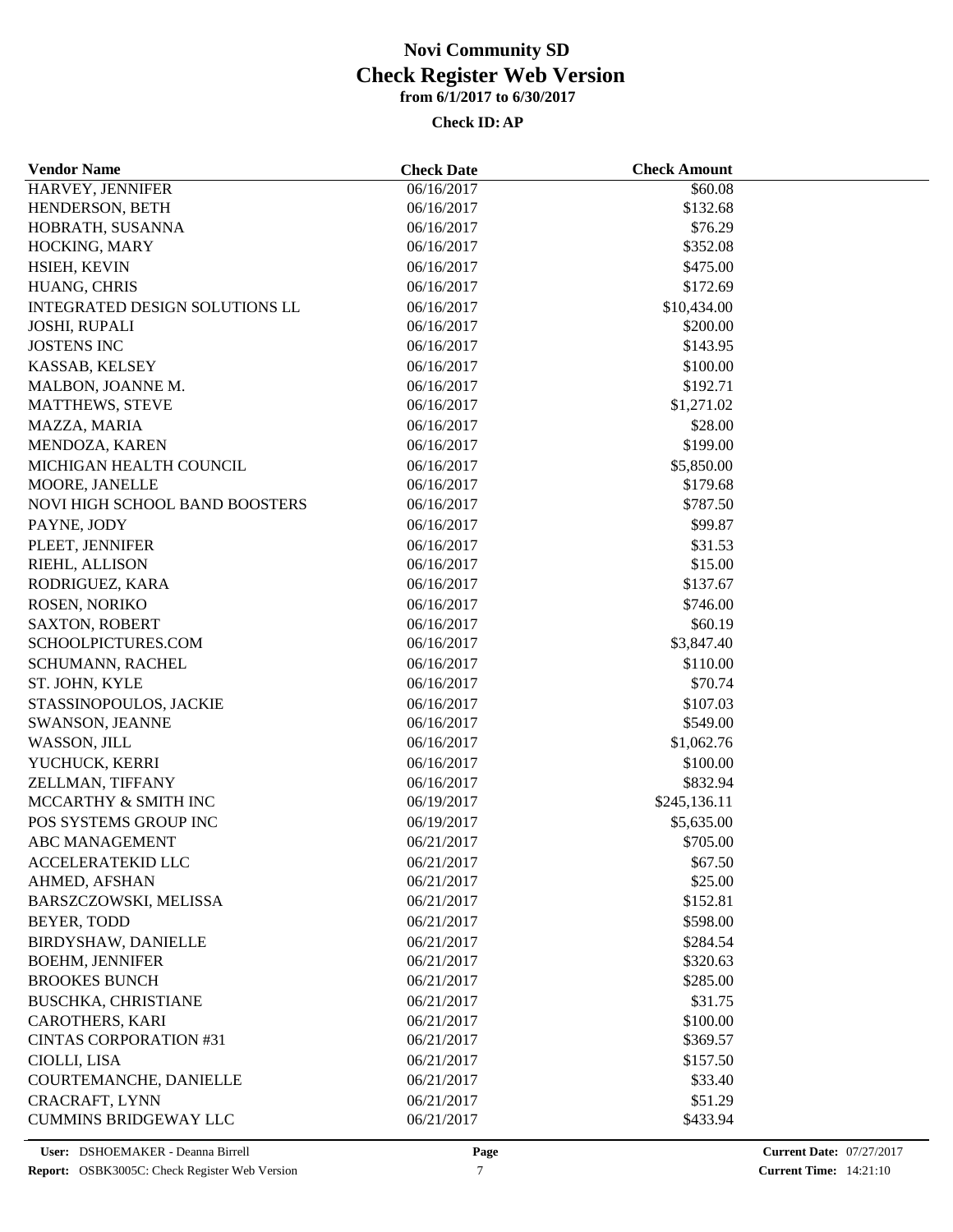| <b>Vendor Name</b>                        | <b>Check Date</b> | <b>Check Amount</b> |  |
|-------------------------------------------|-------------------|---------------------|--|
| <b>CURTISS, LYNETTE</b>                   | 06/21/2017        | \$29.48             |  |
| DEAF COMMUNITY ADVOCACY NETWOR            | 06/21/2017        | \$399.50            |  |
| DETROIT ZOOLOGICAL SOCIETY                | 06/21/2017        | \$1,687.40          |  |
| F.A.R. MANAGEMENT INCORPORATED            | 06/21/2017        | \$440.00            |  |
| FENCHEL, LISA                             | 06/21/2017        | \$119.66            |  |
| <b>FLASH GLASS</b>                        | 06/21/2017        | \$95.00             |  |
| <b>FLEETPRIDE INC</b>                     | 06/21/2017        | \$889.70            |  |
| FOUNDATIONS OF CREATIVE VISION            | 06/21/2017        | \$912.00            |  |
| GRANT, JANET OR TODD                      | 06/21/2017        | \$1,096.22          |  |
| HARRIS, RACHEL                            | 06/21/2017        | \$56.55             |  |
| HOLLAND BUS COMPANY                       | 06/21/2017        | \$231.33            |  |
| <b>INTEGRITY TESTING &amp; SAFETY ADM</b> | 06/21/2017        | \$355.00            |  |
| INTERIM HOME HEALTHCARE OF OAK            | 06/21/2017        | \$2,860.00          |  |
| JACKSON TRUCK SERVICE INC                 | 06/21/2017        | \$1,728.22          |  |
| KASHIMA, MYRIAN                           | 06/21/2017        | \$71.46             |  |
| KAZALEH, CHARLES M.                       | 06/21/2017        | \$510.00            |  |
| KENNEDY, MARIE                            | 06/21/2017        | \$65.00             |  |
| KOZLOWSKI, KIMBERLY                       | 06/21/2017        | \$48.89             |  |
| KREGER, ANGELINA                          | 06/21/2017        | \$257.05            |  |
| LIM-ARENA, DEBORAH                        | 06/21/2017        | \$1,639.56          |  |
| LINDSEY, KATHRYN                          | 06/21/2017        | \$622.38            |  |
| MASON, DONALD J.                          | 06/21/2017        | \$1,282.50          |  |
| <b>MATHESON TRI-GAS INC</b>               | 06/21/2017        | \$93.47             |  |
| MICHIGAN.COM                              | 06/21/2017        | \$216.16            |  |
| MICHOS, JENIFER                           | 06/21/2017        | \$71.28             |  |
| MIDWEST MARTIAL ARTS LLC                  | 06/21/2017        | \$165.60            |  |
| MOMOKO OR NARUO KIMURA                    | 06/21/2017        | \$29.75             |  |
| NORTHEY, LISA                             | 06/21/2017        | \$512.00            |  |
| NUTTY SCIENTISTS OF SOUTHEAST             | 06/21/2017        | \$1,050.00          |  |
| PEDIATRIC HEALTH CONSULTANTS I            | 06/21/2017        | \$35,109.66         |  |
| PLANTE & MORAN CRESA LLC                  | 06/21/2017        | \$10,744.44         |  |
| PRINTNOLOGY INC                           | 06/21/2017        | \$663.65            |  |
| PROVIDENCE OCCUPATIONAL HEALTH            | 06/21/2017        | \$313.00            |  |
| QAQISH, GHAIDA                            | 06/21/2017        | \$46.84             |  |
| RINGOLD, CHERYL                           | 06/21/2017        | \$23.98             |  |
| RODRIGUEZ, KARA                           | 06/21/2017        | \$12.33             |  |
| <b>STATE OF MICHIGAN</b>                  | 06/21/2017        | \$39.00             |  |
| <b>SUCH A VOICE LLC</b>                   | 06/21/2017        | \$50.00             |  |
| SURE RIDE TRANSPORATION LLC               | 06/21/2017        | \$5,755.00          |  |
| THE BEST DEALS FOR YOU LLC                | 06/21/2017        | \$1,120.00          |  |
| THE BILINGUAL FUN CO LLC                  | 06/21/2017        | \$490.00            |  |
| THOMPSON, RENEE                           | 06/21/2017        | \$60.11             |  |
| TREDROC TIRE SERVICES LLC                 | 06/21/2017        | \$707.23            |  |
| UNITY SCHOOL BUS PARTS INC                | 06/21/2017        | \$827.85            |  |
| VERBRACKEN, STEPHANIE                     | 06/21/2017        | \$586.01            |  |
| VILLANOVA CONSTRUCTION CO INC             | 06/21/2017        | \$1,950.00          |  |
| <b>VSC INC</b>                            | 06/21/2017        | \$603.70            |  |
| WEBBER, RONALD J.                         | 06/21/2017        | \$1,346.62          |  |
|                                           |                   |                     |  |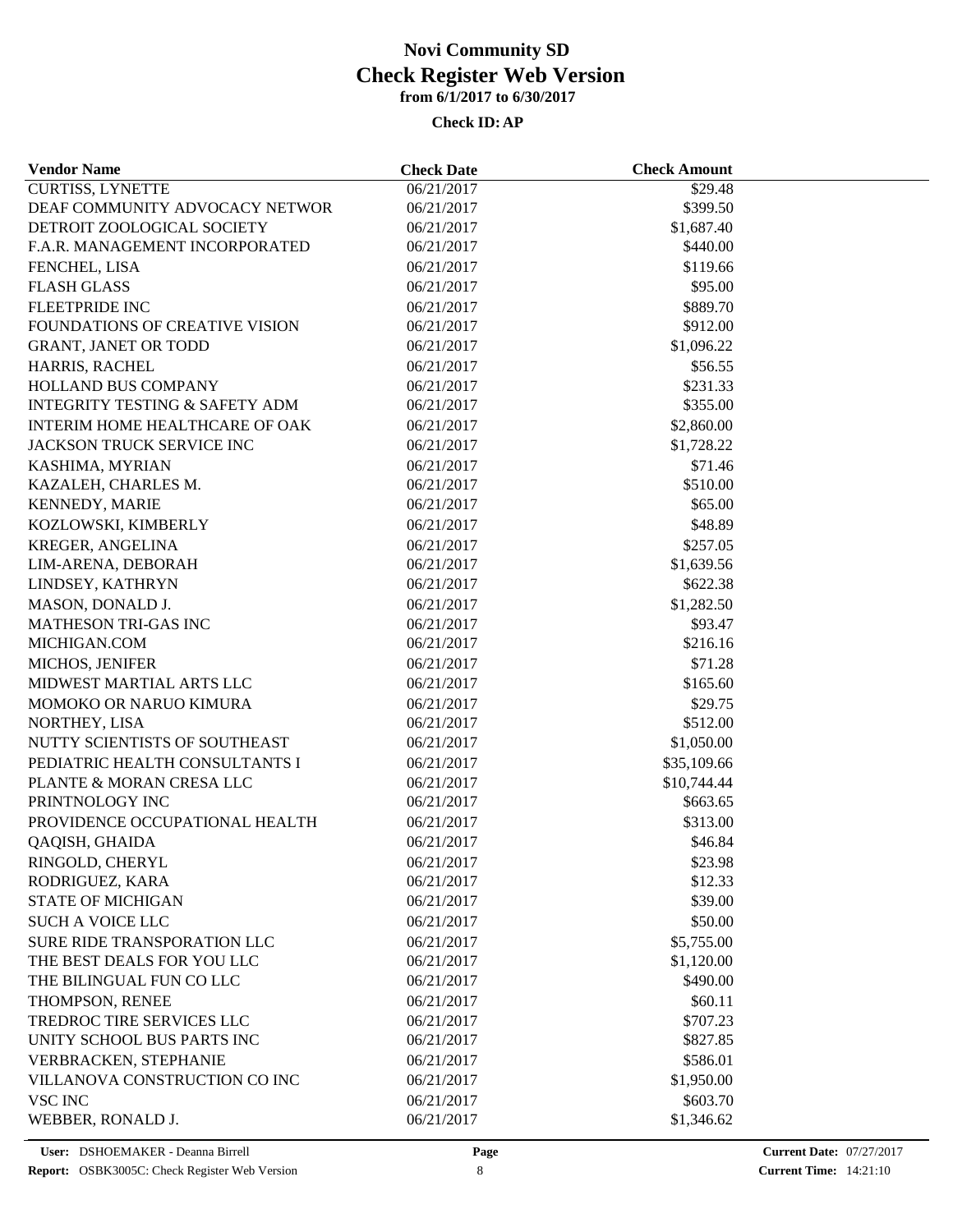| <b>Vendor Name</b>                    | <b>Check Date</b> | <b>Check Amount</b> |  |
|---------------------------------------|-------------------|---------------------|--|
| <b>BARBARO, SARILYA</b>               | 06/22/2017        | \$840.00            |  |
| <b>CORRION, KRISTIN</b>               | 06/22/2017        | \$54.25             |  |
| DORNSEIFER, JEFFREY E.                | 06/22/2017        | \$162.50            |  |
| ELLIOTT, KAITLYN                      | 06/22/2017        | \$64.74             |  |
| <b>ELLIS, JENNIFER</b>                | 06/22/2017        | \$64.97             |  |
| ELSTER, ELIZABETH                     | 06/22/2017        | \$17.25             |  |
| <b>ENDRESS, ELISA</b>                 | 06/22/2017        | \$110.00            |  |
| FAHS, HANADI                          | 06/22/2017        | \$66.36             |  |
| FLEETPRIDE INC                        | 06/22/2017        | \$269.96            |  |
| <b>GREAT LAKES FURNITURE SUPPLY I</b> | 06/22/2017        | \$16,103.00         |  |
| <b>GREAT LAKES PRINTING</b>           | 06/22/2017        | \$390.00            |  |
| HELTON, NANCY                         | 06/22/2017        | \$250.00            |  |
| HERMAN, KELSEY                        | 06/22/2017        | \$62.08             |  |
| HOBRATH, SUSANNA                      | 06/22/2017        | \$192.24            |  |
| <b>INVERSION VAULT CLUB</b>           | 06/22/2017        | \$15.00             |  |
| KARINEN, ASHLEY                       | 06/22/2017        | \$386.08            |  |
| KLOSTERMAN, LANA                      | 06/22/2017        | \$200.00            |  |
| KULMAN, CHARLOTTE                     | 06/22/2017        | \$47.99             |  |
| LARSON, ALLISON                       | 06/22/2017        | \$76.23             |  |
| LEE, MYLA                             | 06/22/2017        | \$799.27            |  |
| MENTAL HEALTH FOUNDATION OF WE        | 06/22/2017        | \$500.00            |  |
| MICHIGAN ASSOCIATION OF SCHOOL        | 06/22/2017        | \$8,293.00          |  |
| <b>MICHIGAN DECA</b>                  | 06/22/2017        | \$380.00            |  |
| MICHIGAN H.S. ATHLETIC ASSOC.         | 06/22/2017        | \$4,176.00          |  |
| MIENTKIEWICZ, JODIE                   | 06/22/2017        | \$62.00             |  |
| MIZEROWSKI, GRETCHEN                  | 06/22/2017        | \$185.00            |  |
| NORTH AMERICAN SPIRIT ASSOCIAT        | 06/22/2017        | \$7,450.00          |  |
| OAKLAND BASKETBALL LLC                | 06/22/2017        | \$350.00            |  |
| ORJADA, MICHAEL L.                    | 06/22/2017        | \$475.00            |  |
| PARK, SOO HYUN                        | 06/22/2017        | \$20.00             |  |
| PRINTNOLOGY INC                       | 06/22/2017        | \$45.00             |  |
| ROBERTS, GALE                         | 06/22/2017        | \$37.45             |  |
| ROOSE, WILLIAM                        | 06/22/2017        | \$206.82            |  |
| SANCHEZ, ALEXANDRA                    | 06/22/2017        | \$624.26            |  |
| SCHMIDT, WILLIAM F.                   | 06/22/2017        | \$40.00             |  |
| SCHUMANN, RACHEL                      | 06/22/2017        | \$44.19             |  |
| SECREST WARDLE LYNCH HAMPTON T        | 06/22/2017        | \$132.82            |  |
| SPARLING, CHRISTINE                   | 06/22/2017        | \$1,600.00          |  |
| STOTLER, DIANA                        | 06/22/2017        | \$84.14             |  |
| TAGAI, DANIELLE                       | 06/22/2017        | \$122.22            |  |
| TURNER, NANCY                         | 06/22/2017        | \$20.25             |  |
| VALENTINE, CYNTHIA                    | 06/22/2017        | \$132.68            |  |
| <b>VSC INC</b>                        | 06/22/2017        | \$9,645.00          |  |
| <b>WENGER CORPORATION</b>             | 06/22/2017        | \$105.00            |  |
| WEST BLOOMFIELD SCHOOL DISTRIC        | 06/22/2017        | \$1,000.00          |  |
| WILKINSON, KAREN                      | 06/22/2017        | \$33.18             |  |
| ABEL, MARCI                           | 06/22/2017        | \$143.02            |  |
| AT&T                                  | 06/22/2017        | \$690.80            |  |
|                                       |                   |                     |  |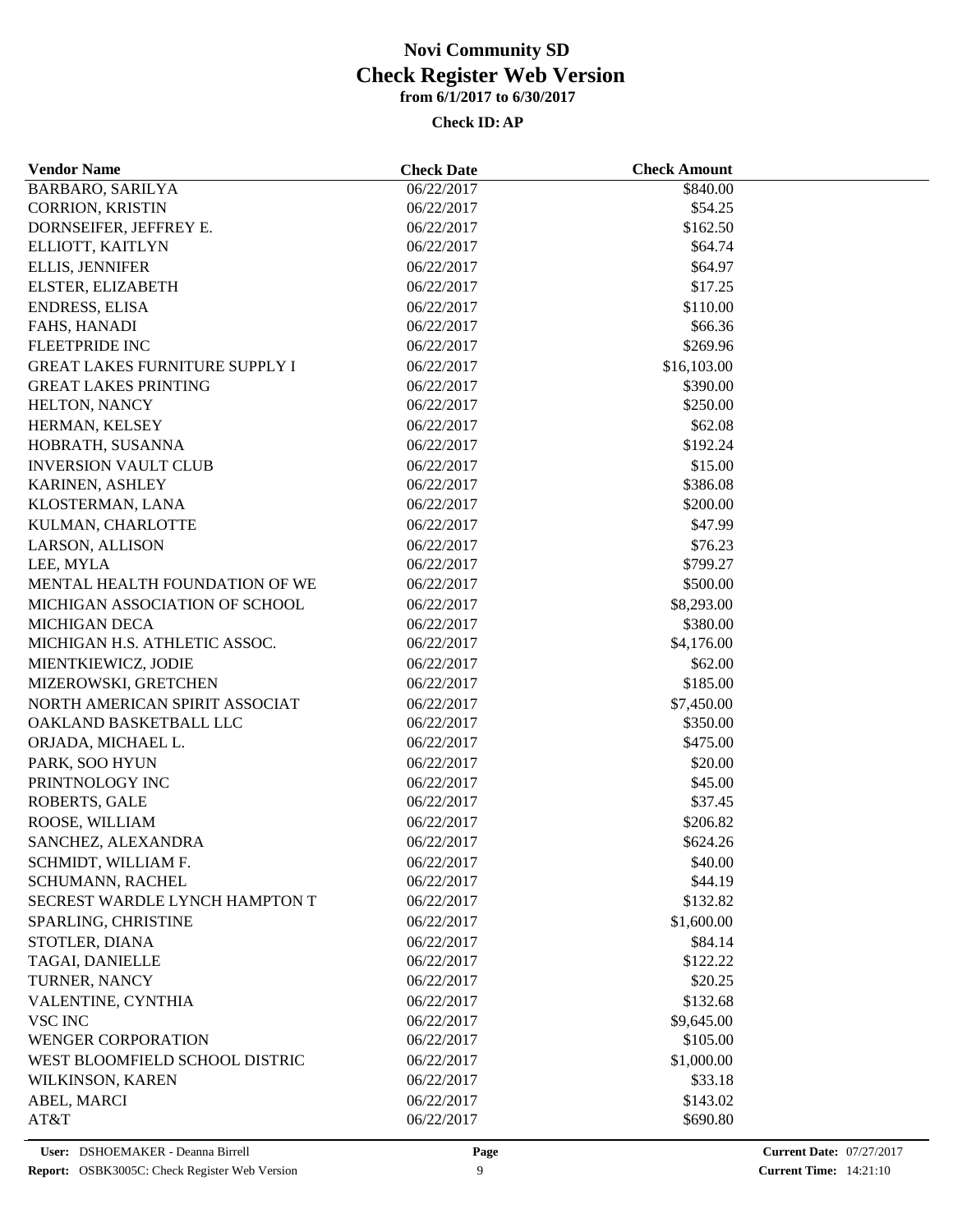| <b>Vendor Name</b>                  | <b>Check Date</b> | <b>Check Amount</b> |  |
|-------------------------------------|-------------------|---------------------|--|
| <b>BAKER'S OF MILFORD</b>           | 06/22/2017        | \$3,432.80          |  |
| <b>BAKER, ROBERT</b>                | 06/22/2017        | \$890.92            |  |
| <b>BARR, STEVEN</b>                 | 06/22/2017        | \$176.12            |  |
| <b>BERG, JENNIFER</b>               | 06/22/2017        | \$200.00            |  |
| <b>CARTER, NICOLE</b>               | 06/22/2017        | \$2,455.59          |  |
| DINKELMANN, KATY                    | 06/22/2017        | \$248.34            |  |
| EXECUTIVE ENERGY SERVICES LLC       | 06/22/2017        | \$400.00            |  |
| FERNANDEZ, STEVEN                   | 06/22/2017        | \$100.00            |  |
| LACLEAR, CHARLES                    | 06/22/2017        | \$779.38            |  |
| MADAFFERI, CHANDRA                  | 06/22/2017        | \$209.00            |  |
| MCKAIG, HEATHER                     | 06/22/2017        | \$274.00            |  |
| NEFF MOTIVATION INC                 | 06/22/2017        | \$585.85            |  |
| <b>NEOLA INC</b>                    | 06/22/2017        | \$1,240.53          |  |
| NU WAVE AQUARIUMS LTD               | 06/22/2017        | \$69.00             |  |
| PITNEY BOWES PURCHASE POWER         | 06/22/2017        | \$3,000.00          |  |
| RANDOLPH, JODIE                     | 06/22/2017        | \$2,000.00          |  |
| ROSINSKI, ABIGAIL                   | 06/22/2017        | \$250.00            |  |
| SAMSON, ALICIA                      | 06/22/2017        | \$320.00            |  |
| <b>SHAR SCHOOL SALES</b>            | 06/22/2017        | \$420.00            |  |
| SIKAITIS, JODIE                     | 06/22/2017        | \$364.99            |  |
| SINKOVICH, MARY GRACE               | 06/22/2017        | \$250.00            |  |
| <b>CHAPTER 13 TRUSTEE</b>           |                   |                     |  |
|                                     | 06/23/2017        | \$264.60            |  |
| <b>MISDU</b>                        | 06/23/2017        | \$2,107.72          |  |
| PENNSYLVANIA HIGHER ED ASSISTA      | 06/23/2017        | \$187.48            |  |
| <b>U.S. DEPARTMENT OF EDUCATION</b> | 06/23/2017        | \$276.44            |  |
| A PARTS WAREHOUSE                   | 06/29/2017        | \$956.00            |  |
| ABEL, MARCI                         | 06/29/2017        | \$26.33             |  |
| ACE TRANSPORTATION INC              | 06/29/2017        | \$2,268.00          |  |
| ANTOLEC, JADE                       | 06/29/2017        | \$1,020.00          |  |
| ARSLANIAN, ANITA                    | 06/29/2017        | \$1,000.00          |  |
| ARUN, SEETHA                        | 06/29/2017        | \$572.72            |  |
| BEDFORD, JULIE                      | 06/29/2017        | \$171.20            |  |
| <b>BELANGER, DAVID</b>              | 06/29/2017        | \$137.44            |  |
| <b>BIGELOW, DEBBY</b>               | 06/29/2017        | \$577.11            |  |
| <b>CATTAILS GOLF CLUB</b>           | 06/29/2017        | \$4,150.04          |  |
| CDW GOVERNMENT INC                  | 06/29/2017        | \$9,200.00          |  |
| <b>CINTAS CORPORATION #31</b>       | 06/29/2017        | \$414.77            |  |
| CITY OF NOVI TREASURER'S OFFIC      | 06/29/2017        | \$849.82            |  |
| <b>CONDON, LESLIE</b>               | 06/29/2017        | \$45.16             |  |
| <b>CURTISS, LYNETTE</b>             | 06/29/2017        | \$29.48             |  |
| DINKELMANN, JEFFREY                 | 06/29/2017        | \$106.34            |  |
| DRAGOO, MICHAEL                     | 06/29/2017        | \$91.61             |  |
| <b>DTE ENERGY</b>                   | 06/29/2017        | \$14,641.13         |  |
| <b>DUBIEL, ASHLEY</b>               | 06/29/2017        | \$50.82             |  |
| EASTERN MICHIGAN UNIVERSITY         | 06/29/2017        | \$13,319.21         |  |
| ERICKSON, LISA                      | 06/29/2017        | \$30.00             |  |
| FARRIS, CATHERINE M.                | 06/29/2017        | \$286.84            |  |
| FISLERDATA LLC                      | 06/29/2017        | \$99.00             |  |
|                                     |                   |                     |  |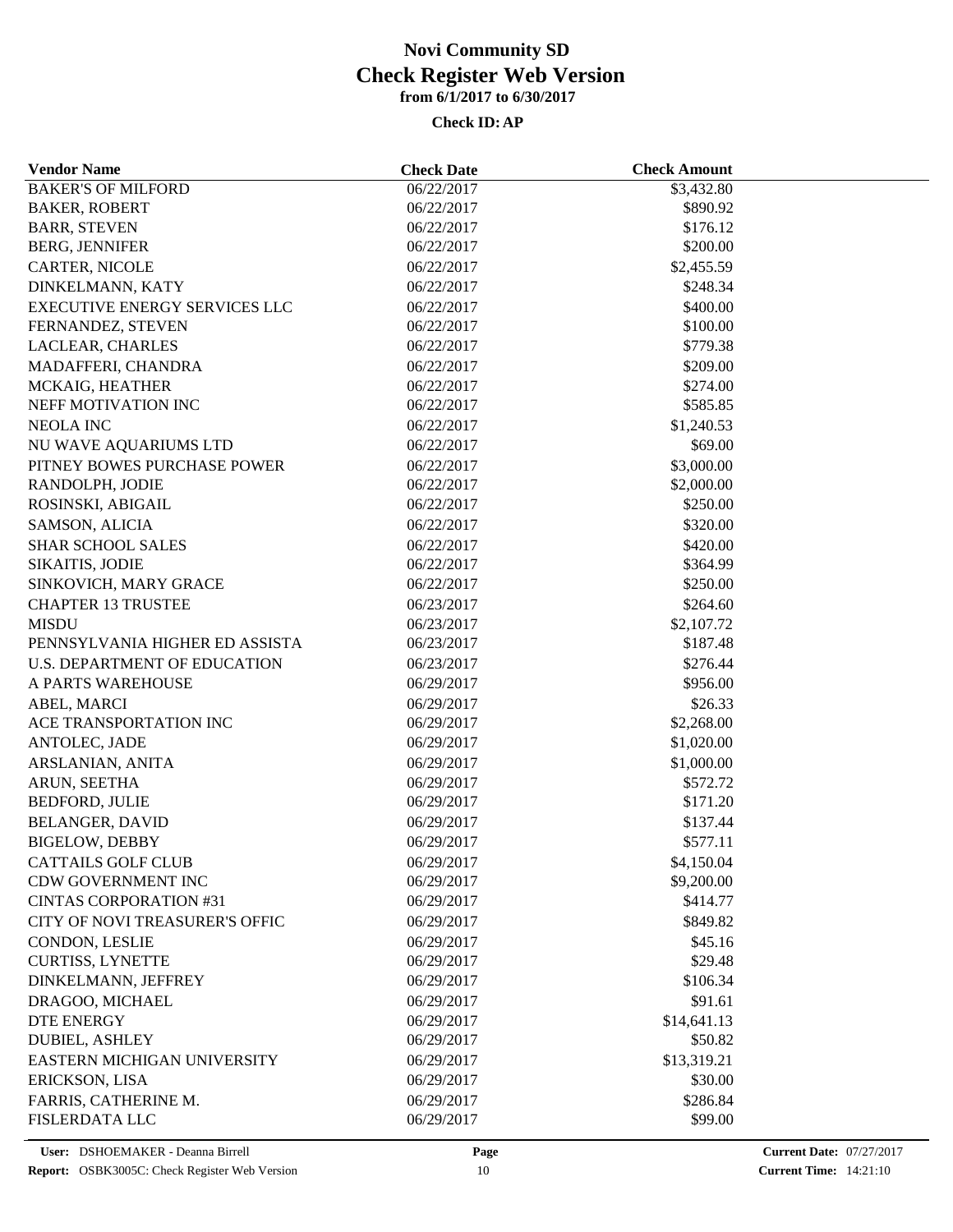| <b>Vendor Name</b>                    | <b>Check Date</b> | <b>Check Amount</b> |  |
|---------------------------------------|-------------------|---------------------|--|
| <b>FLEETPRIDE INC</b>                 | 06/29/2017        | \$183.84            |  |
| <b>GIBSON, JENNIFER</b>               | 06/29/2017        | \$372.42            |  |
| <b>GOODWILL INDUSTRIES OF GREATER</b> | 06/29/2017        | \$7,725.23          |  |
| <b>GRAND RAPIDS PUBLIC SCHOOLS</b>    | 06/29/2017        | \$6,222.00          |  |
| <b>GRANT, JANET OR TODD</b>           | 06/29/2017        | \$512.53            |  |
| <b>GRANT, LAURIE</b>                  | 06/29/2017        | \$58.22             |  |
| HARVEY, JENNIFER                      | 06/29/2017        | \$600.00            |  |
| HERFF JONES INC                       | 06/29/2017        | \$144.44            |  |
| HOCKING, MARY                         | 06/29/2017        | \$316.00            |  |
| HOPPENSTEDT, DARBY                    | 06/29/2017        | \$301.97            |  |
| HORIZON ENGINEERING ASSOCIATES        | 06/29/2017        | \$1,891.42          |  |
| HUMANEX VENTURES LLC                  | 06/29/2017        | \$5,100.00          |  |
| INTERIM HOME HEALTHCARE OF OAK        | 06/29/2017        | \$660.00            |  |
| KILGORE, AMY                          | 06/29/2017        | \$38.52             |  |
| KITZMAN, DANIEL ROBERT                | 06/29/2017        | \$1,000.00          |  |
| KOBAYASHI, JUN                        | 06/29/2017        | \$500.00            |  |
| KOEHLER, DEBRA                        | 06/29/2017        | \$34.56             |  |
| LAPS PLLC - LAKES AREA PSYCHOL        | 06/29/2017        | \$6,287.50          |  |
| LIPSON, ALLIE                         | 06/29/2017        | \$150.00            |  |
| <b>M-2 AUTO PARTS INC</b>             | 06/29/2017        | \$42.29             |  |
| MACKAY, ELLIE                         | 06/29/2017        | \$125.00            |  |
| MALBON, JOANNE M.                     | 06/29/2017        | \$52.64             |  |
| MARABANIAN, ALICIA                    | 06/29/2017        | \$156.52            |  |
| <b>MARSHALL MUSIC</b>                 | 06/29/2017        | \$217.76            |  |
| MCCURDY, DIANE                        | 06/29/2017        | \$42.56             |  |
| MIDDLE CITIES RISK MANAGEMENT         | 06/29/2017        | \$221,093.00        |  |
| MILLER, HELEN                         | 06/29/2017        | \$248.21            |  |
| MOORE, NANCY                          | 06/29/2017        | \$158.10            |  |
| MUCHANTHLA, VENKY                     | 06/29/2017        | \$46.00             |  |
| MUSTAFA, MANZUR                       | 06/29/2017        | \$274.55            |  |
| NAEHS LLC (NATIONAL ADULT EDUC        | 06/29/2017        | \$40.00             |  |
| NEFF MOTIVATION INC                   | 06/29/2017        | \$557.09            |  |
| NINKOVICH, CARA                       | 06/29/2017        | \$125.00            |  |
| NOVI PUBLIC LIBRARY                   | 06/29/2017        | \$2,126.09          |  |
| OREFICE LTD                           | 06/29/2017        | \$633.00            |  |
| ORR, HEYDIE                           | 06/29/2017        | \$15.00             |  |
| PEDIATRIC HEALTH CONSULTANTS I        | 06/29/2017        | \$18,493.07         |  |
| PERFECT IMPRESSIONS                   | 06/29/2017        | \$474.43            |  |
| PINNAMANENI, SIRISHA                  | 06/29/2017        | \$598.50            |  |
| PLYMOUTH PT SPECIALISTS               | 06/29/2017        | \$6,109.10          |  |
| POHLONSKI, EMILY                      | 06/29/2017        | \$2,442.28          |  |
| PRESIDIO INFRASTRUCTURE SOLUTI        | 06/29/2017        | \$62,560.00         |  |
| RUSKIN, DANIELLE                      | 06/29/2017        | \$844.81            |  |
|                                       | 06/29/2017        | \$79.85             |  |
| <b>SCHAEFER, STACEY</b>               |                   |                     |  |
| <b>SCHMID, PAUL</b>                   | 06/29/2017        | \$43.87             |  |
| SCHNURSTEIN, LAURA                    | 06/29/2017        | \$381.00            |  |
| <b>SCHOLASTIC BOOK FAIRS</b>          | 06/29/2017        | \$2,445.33          |  |
| SCHOOLCRAFT COLLEGE                   | 06/29/2017        | \$8,314.00          |  |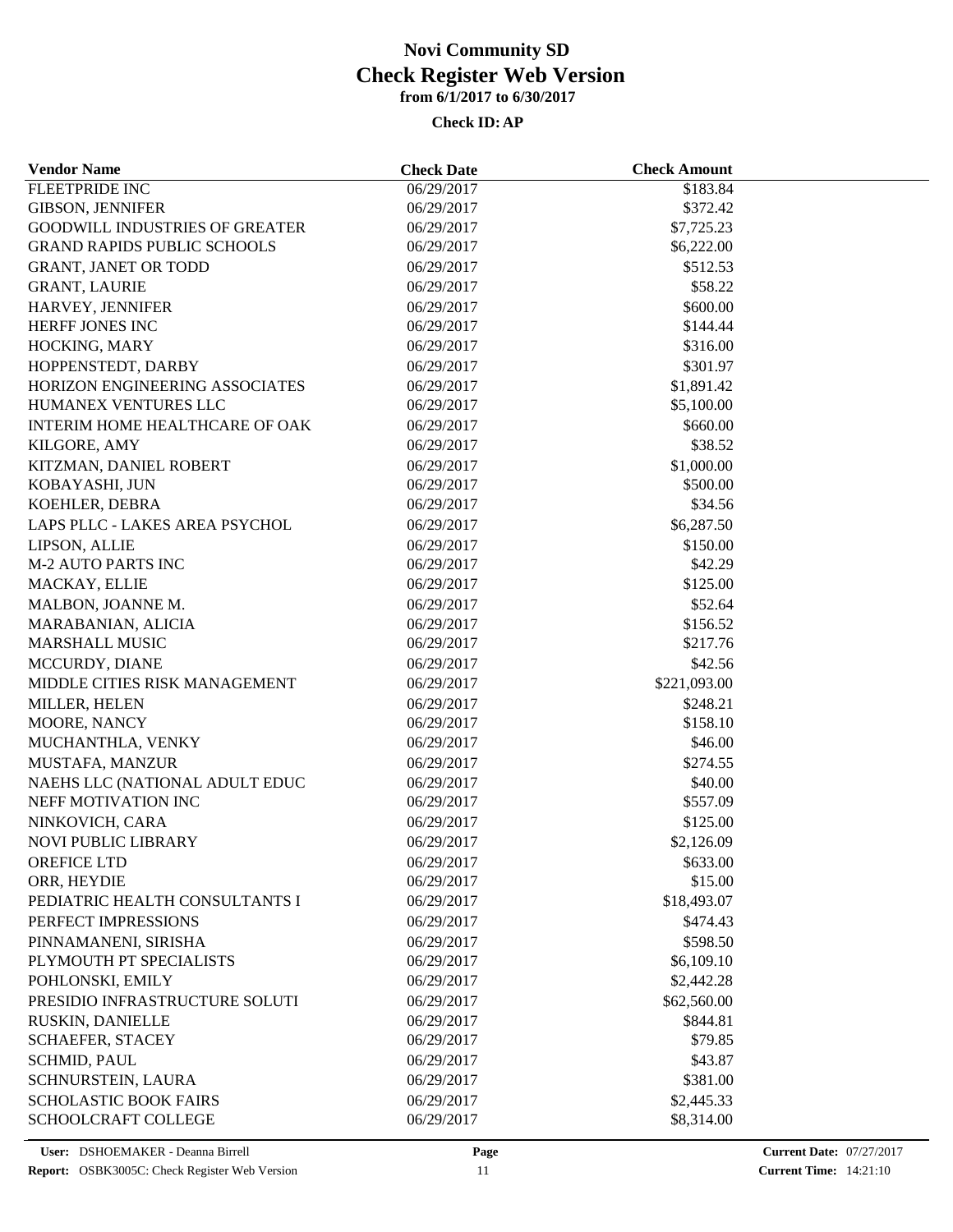| <b>Vendor Name</b>                | <b>Check Date</b>        | <b>Check Amount</b>  |  |
|-----------------------------------|--------------------------|----------------------|--|
| SINAWI, BRANDON                   | 06/29/2017               | \$209.28             |  |
| <b>SME</b>                        | 06/29/2017               | \$30,355.34          |  |
| SMITH, BRIAN                      | 06/29/2017               | \$121.00             |  |
| SOUND ENGINEERING INC             | 06/29/2017               | \$252.98             |  |
| SRIRAMAN, PRIYA                   | 06/29/2017               | \$110.00             |  |
| STAPLES BUSINESS ADVANTAGE        | 06/29/2017               | \$70.83              |  |
| STEEH, ROBERT J.                  | 06/29/2017               | \$339.19             |  |
| <b>SUNTEL SERVICES</b>            | 06/29/2017               | \$42,248.78          |  |
| <b>SUPERIOR TEXT LLC</b>          | 06/29/2017               | \$845.35             |  |
| SURE RIDE TRANSPORATION LLC       | 06/29/2017               | \$8,435.00           |  |
| <b>SZABO SALES</b>                | 06/29/2017               | \$262.00             |  |
| TANNER, STACY                     | 06/29/2017               | \$124.95             |  |
| <b>TEAM SPORTS INC</b>            | 06/29/2017               | \$658.00             |  |
| TREDROC TIRE SERVICES LLC         | 06/29/2017               | \$1,202.91           |  |
| <b>TW SHIRTS</b>                  | 06/29/2017               | \$240.00             |  |
| UNITY SCHOOL BUS PARTS INC        | 06/29/2017               | \$709.24             |  |
| VIDAL, YALI                       | 06/29/2017               | \$548.55             |  |
| WALSWORTH PUBLISHING COMPANY      | 06/29/2017               | \$4,407.82           |  |
| WASTE MANAGEMENT OF MICHIGAN I    | 06/29/2017               | \$74.19              |  |
| WATERFORD SCHOOL DISTRICT         | 06/29/2017               | \$1,984.50           |  |
| WESNER, KIMBERLY                  | 06/29/2017               | \$68.56              |  |
| WHALEN, IRELAND                   | 06/29/2017               | \$50.00              |  |
|                                   |                          |                      |  |
| WHEAT, MEAGHAN                    | 06/29/2017<br>06/29/2017 | \$234.54<br>\$295.00 |  |
| YOKOYAMA, ATSUSHI                 |                          |                      |  |
| <b>ABC MANAGEMENT</b>             | 06/30/2017               | \$334.00             |  |
| ABEL, MARCI                       | 06/30/2017               | \$207.87             |  |
| <b>ACCELERATEKID LLC</b>          | 06/30/2017               | \$486.00             |  |
| ADER, KATHLEEN                    | 06/30/2017               | \$269.81             |  |
| <b>BIGHAM, EILEEN</b>             | 06/30/2017               | \$3,578.40           |  |
| CHAPIN-DUBE, MEGAN                | 06/30/2017               | \$185.66             |  |
| COMSTOCK, CHARLES ERNEST          | 06/30/2017               | \$76.50              |  |
| <b>CONSUMERS ENERGY</b>           | 06/30/2017               | \$534.40             |  |
| <b>DTE ENERGY</b>                 | 06/30/2017               | \$2,368.51           |  |
| <b>EVER KOLD REFRIGERATION</b>    | 06/30/2017               | \$3,121.00           |  |
| <b>GIRLS EMPOWERED</b>            | 06/30/2017               | \$630.00             |  |
| <b>GORDON, BRIAN</b>              | 06/30/2017               | \$1,076.26           |  |
| HOLLAND BUS COMPANY               | 06/30/2017               | \$810.97             |  |
| HUBENSCHMIDT, KRISTY              | 06/30/2017               | \$75.00              |  |
| <b>INTERSTATE RESTORATION LLC</b> | 06/30/2017               | \$1,000.00           |  |
| KMJ TUTOR SERVICES LLC            | 06/30/2017               | \$1,384.50           |  |
| LAPORTE, LISA                     | 06/30/2017               | \$113.57             |  |
| <b>MATTHEWS, STEVE</b>            | 06/30/2017               | \$679.03             |  |
| MICHIGAN PETROLEUM TECHNOLOGIE    | 06/30/2017               | \$42.00              |  |
| MICHIGAN SCHOOL BUSINESS OFFIC    | 06/30/2017               | \$187.50             |  |
| PRESIDIO INFRASTRUCTURE SOLUTI    | 06/30/2017               | \$20,448.00          |  |
| PRINTNOLOGY INC                   | 06/30/2017               | \$32.50              |  |
| PROVIDENCE OCCUPATIONAL HEALTH    | 06/30/2017               | \$124.00             |  |
| THE BEST DEALS FOR YOU LLC        | 06/30/2017               | \$1,200.00           |  |
|                                   |                          |                      |  |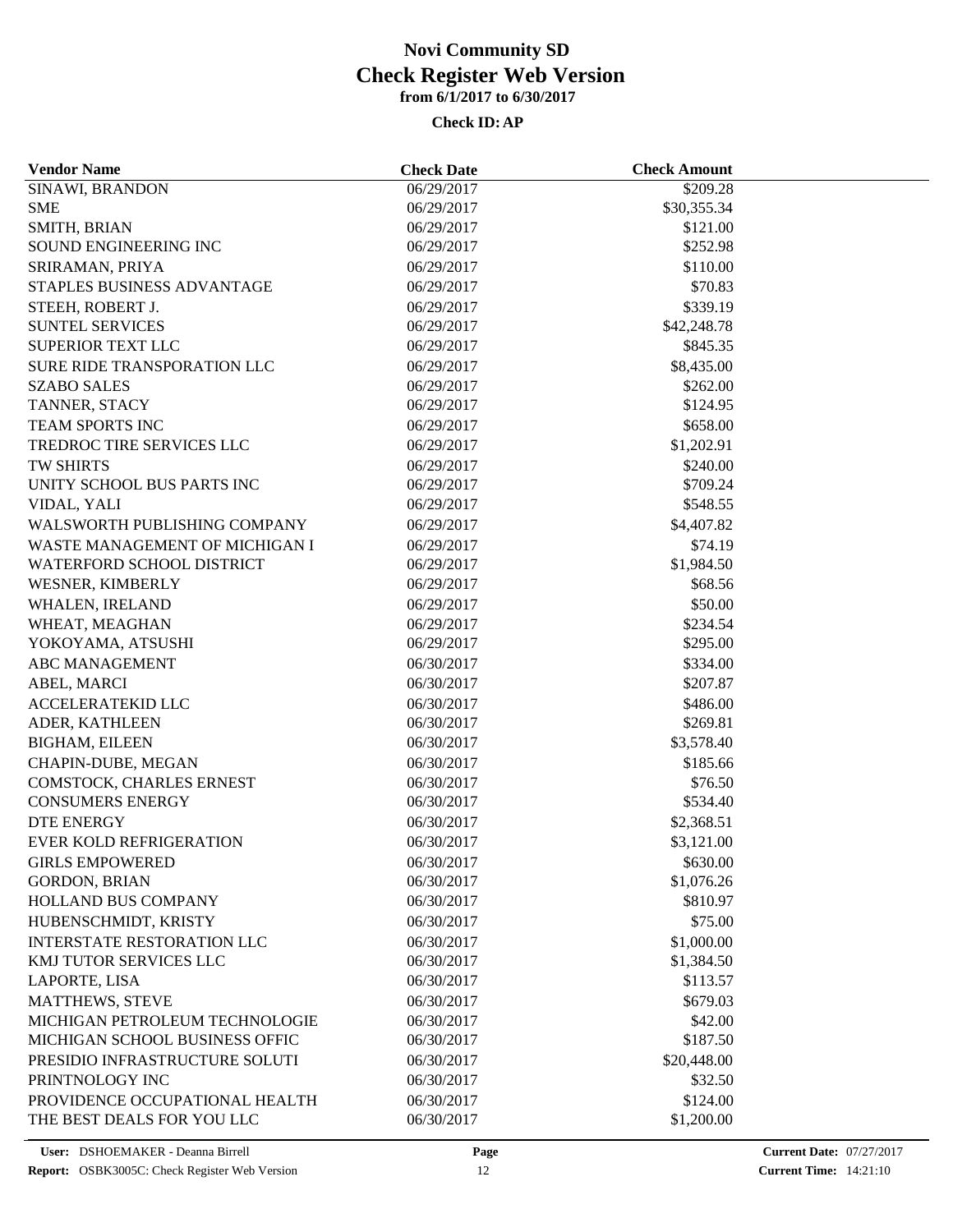| <b>Vendor Name</b> |                                | Check Date : | <b>Check Amount</b>   |                |
|--------------------|--------------------------------|--------------|-----------------------|----------------|
|                    |                                |              | <b>Issued:</b>        | \$574,507.69   |
|                    |                                |              | <b>Cancelled:</b>     | \$2,012,992.63 |
|                    | <b>AP Checks Processed:</b>    | 576          | <b>AP Bank Total:</b> | \$2,587,500.32 |
|                    | <b>Total Checks Processed:</b> | 576          | <b>Grand Total:</b>   | \$2,587,500.32 |